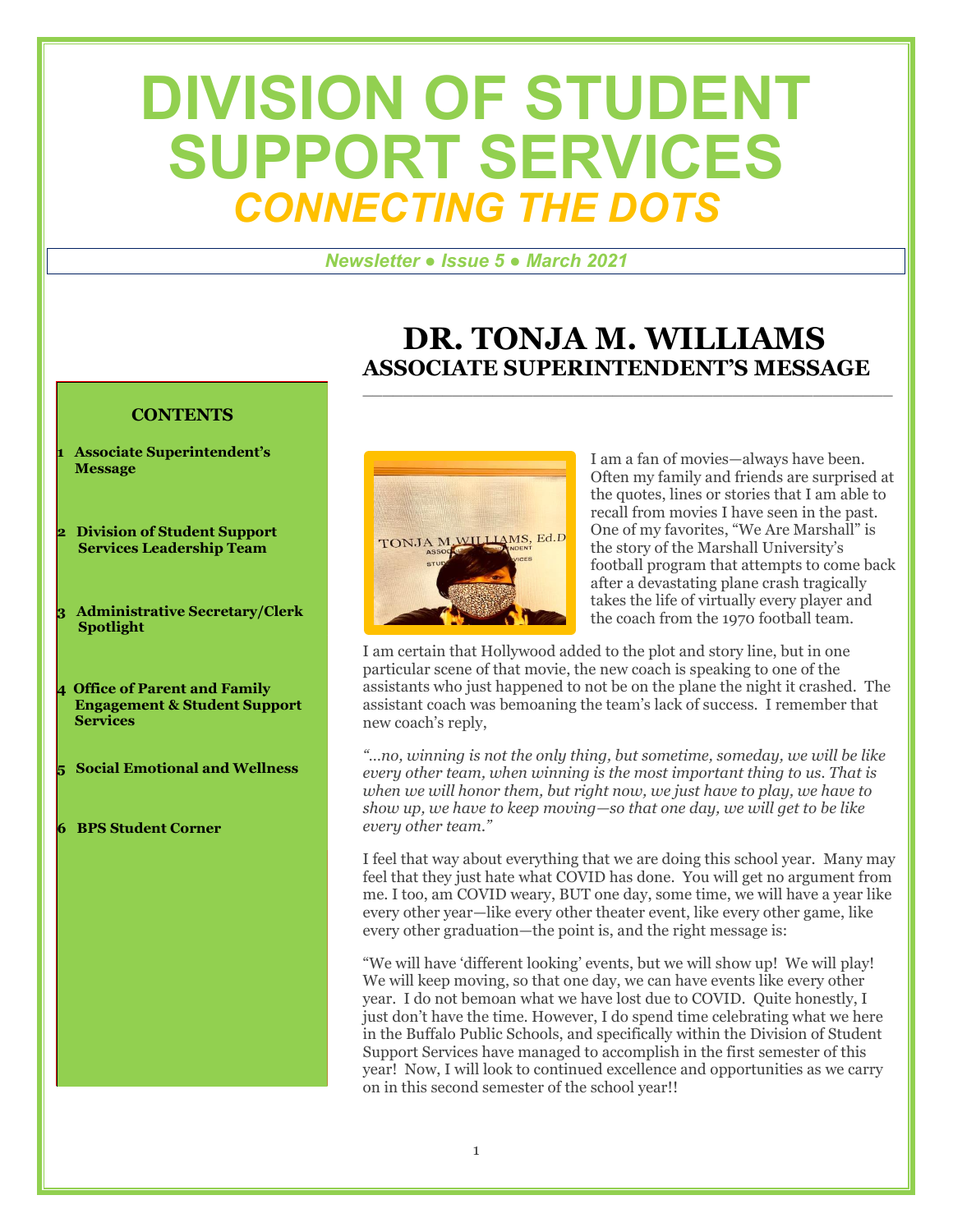### **Division of Student Support Services Departments Office**



#### **DIVISION OF STUDENT SUPPORT SERVICES LEADERSHIP TEAM:**

**Dr. Tonja Williams, Associate Superintendent of Student Support Services [Tmwilliams@buffaloschools.org](mailto:Tmwilliams@buffaloschools.org)**

**\_\_\_\_\_\_\_\_\_\_\_\_\_\_\_\_\_**

**Dr. Sharon Brown, Assistant Superintendent of Student Support Services Sebrown@buffaloschools.org**

**Ms. Kelli Daniels, Director of Student Placement and Registration [Kdaniels@bufffaloschools.org](mailto:Kdaniels@bufffaloschools.org)**

**Mai Nguyen, Director of Social Emotional and Wellness Supports [Tnnguyen@buffaloschools.org](mailto:Tnnguyen@buffaloschools.org)**

**Mr. Paul O'Grady, Temporary Director, Student Support Services - Pupil Personnel Po'grady@buffaloschools.org**

**Dr. Ramona Reynolds, Instructional Specialist III, Office of Parent and Family Engagement [Rreynolds@buffaloschools.org](mailto:Rreynolds@buffaloschools.org)**

**Ms. Martha Younger, Director of Guidance and Counseling Services [Myounger@buffaloschools.org](mailto:Myounger@buffaloschools.org)**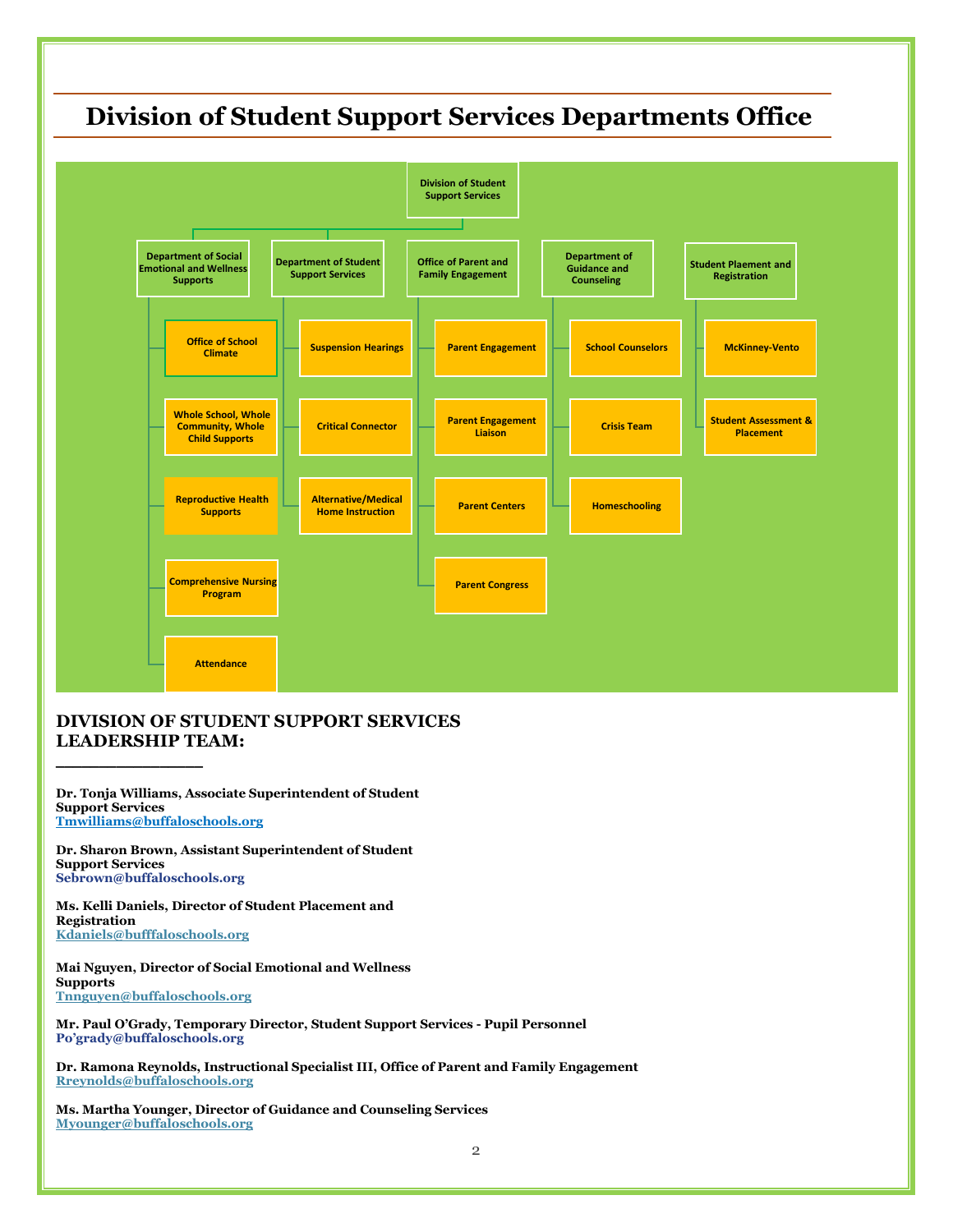### **ADMINISTRATIVE SECRETARY & CLERK SPOTLIGHT**

**We are excited to acknowledge the work of all our clerical staff who work behind the scenes to help ensure that we are addressing the needs of our students and families! This month, we spotlighted a few of our support staff from the Division of Student Support Services.**



Michelle Clifton is an Administrative Secretary in the Office of Guidance and Counseling Services. Ms. Clifton has been employed by the Buffalo City School District for 26 years. Prior to Ms. Clifton's current assignment, she worked as a Typist, Account Clerk Typist, and Principal Clerk.

Ms. Clifton's work not only supports the work of the department, but ultimately the students and families we serve. She inputs annual budget information, orders instructional & clerical supplies, manages the district's website, assists the Home School Office along with several other responsibilities.

We value Michelle's knowledge and skills and look forward to her continuous support.

**THANK YOU MS. CLIFTON!**

#### **ATTENDANCE DEPARTMENT**



Deliris Rodriguez has been employed by the Buffalo Board of Education for six years in the role of Teacher Aide at Schools 3, 30, and 76. Ms. Rodriguez began her current assignment as a Spanish Speaking Clerk Typist in the Attendance Department in December 2020. Her duties include but not limited to processing transcript requests for former graduates, businesses, law offices, and verifying education checks for employers. Ms. Rodriguez has a positive attitude and has come to realize that while her current assignment is busy and demanding, it is rewarding because her work supports students and families.

Student Support Services welcome Ms. Rodriguez, and look forward to her continuous support on behalf of the families and community!

**THANK YOU MS. RODRIGUEZ!**

#### **STUDENT PLACEMENT & REGISTRATION**



Manuel Romero, also known as Manny, has been an employee of the Buffalo Board of Education since October 2014. He began his career in City Hall and then transitioned to an elementary school until he arrived to the Office of Student Placement & Registration in October of 2015 as a Spanish Speaking Registration Clerk.

In addition to working with families during the admission and registration process, Mr. Romero stepped forward and used his talents to develop our new Student Placement and Registration website: [Admissions and Registration](file:///C:/Users/Sbrow187/Downloads/Admissions%20and%20Registration)

We are very thankful and proud to have Mr. Romero on our team working on behalf of students and families!

**THANK YOU MR. ROMERO!**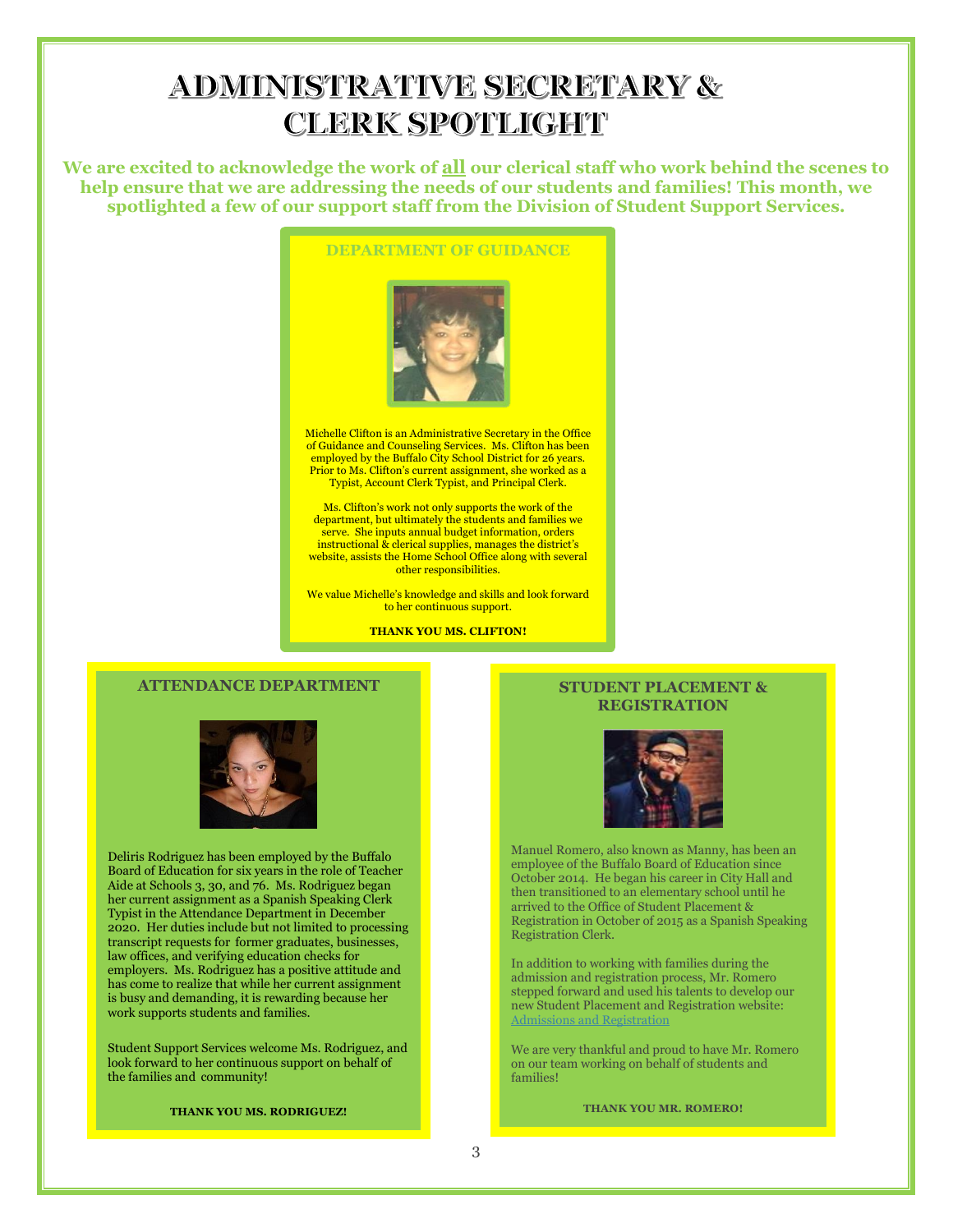#### **OFFICE OF PARENT AND FAMILY ENGAGEMENT**



#### **Nominations for the 20-21 Parent, Family, and Community Engagement Summit Submitted**

During the **2020-2021 Parent, Family, and Community Engagement Summit** we are excited to celebrate the commitment and hard work of those who have put children and families first to ensure high academic achievement for all.

This past month, the Summit Committee received nominations for parents, students, school-community, and staff recognitions who will be honored in the following categories: *VIP Parent, School-Community Partnership, and School Staff Recognition*. Student Recognitions will also be provided to remarkable students who have exemplified: *Compassion, Exceptional You, Leadership, and Resilience*.

This year's Summit will be held virtually on **Thursday**, **May 20th** at **5:30 p.m.** and streamed live on the **BPS Parent Centers Facebook** page. The event will include engaging presenters, uplifting entertainment, and will feature a motivating guest speaker! As an added bonus, 1000 delicious hot meals, dessert, and drinks will be delivered to BPS families to enjoy while they watch the event. A special pre-Summit show will begin at 5:00 p.m., featuring performances by BPS students.

To learn more about the 20-21 Parent, Family, and Community Engagement Summit please visit: <https://www.buffaloschools.org/Page/96914>

#### **DEPARTMENT OF STUDENT SUPPORT SERVICES**

The office of Pupil Personnel services is proud to announce that they will host seminars to discuss the new Buffalo Public Schools Code of Conduct Addendum.

You can locate a pre-recorded video on the **BPS Parent Centers Facebook** page, and we will engage families in a Facebook live chat on **March 8th at 5:00 p.m**.



u<mark>ring the COVID-19 Pandemic students have a responsibility to:</mark><br>' Read and become familiar with this Amended Code of Conduct for 2020-2021.

- √ Attend school daily (remotely, hybrid, and/ or full-time in person)
- ✓ Complete all assignments
- ✔ Be aware of all rules and expectations regarding student's behavior.
- √ Treat all others fairly and with respect,
- $\checkmark$  Express opinions and ideas in a respectful manner,
- √ Avoid unrelated activities, such as messaging, social networking, or video
- $\checkmark$  Dress appropriately
- During the COVID-19 Pander .<br>10-19 Pandemic students have a responsibility to:<br>:ome familiar with this Amended Code of Conduct for 2020-2021.
	- Attend school daily (romotoly, hybrid, and/ or full-time in person
	- Complete all assignments
	- Be aware of all rules and expectations regarding student's behavior.
- Treat all others fairly and with respect,
- Express opinions and ideas in a respectful manner,
- v Avoid unrelated lactivities, such as messaging, social networking, or video
- √ Dress appropriately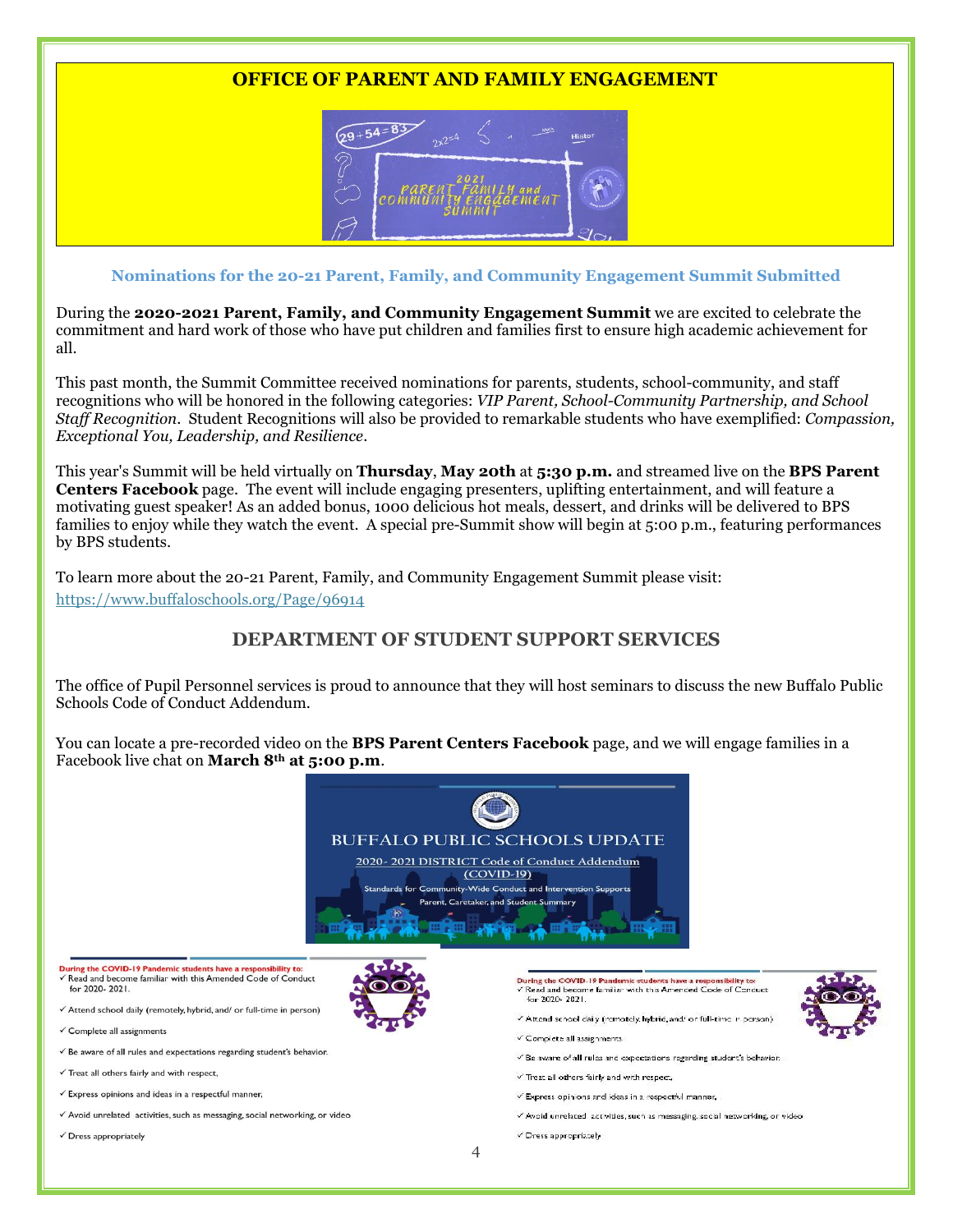#### **DEPARTMENT OF SOCIAL EMOTIONAL AND WELLNESS SUPPORTS**

#### **February Highlights:**

- Various BPS Staff Members will become Mental Health First Aid Trainers as part of the Project Aware grant. Tentative training will begin in the Spring.
- Just as CPR helps you assist an individual having a heart attack, Mental Health First Aid helps you assist someone experiencing a mental health or substance use-related crisis. In the Mental Health First Aid course, you learn risk factors and warning signs for mental health and addiction concerns, strategies for how to help someone in both crisis and non-crisis situations, and where to turn for help.
- Year of the Student Voice: For more details, please see the *BPS Student Corner* on page 6.
- In accordance to Public Health Law 2164, the NYS Department of Health has extended the deadline to meet vaccination requirements until March 11, 2021, only for students attending school exclusively remotely. Updated immunization records can be sent to your student's school nurse. Please disregard this message if your student is up-to-date with vaccinations.

#### **ATTENDANCE TEACHERS HOME VISIT TOTALS: YEAR TO DATE**

Attendance teachers have completed **1,450** in-home visits with students and families.

Check-in due to lack of participation in school:

- Wellness checks
- Drop off supplies:
	- o Computers/Tablets
	- o Computer Plugs
	- o Work Packages
	- o Food
	- o Rewards/Incentives
- Shared the following information:
	- o Technology support
	- o Food distribution sites
	- o Child care/learning center information
	- o COVID related
- As a result of home visits:
	- o Increased school participation
	- o Improvement in work completed and grades
	- o Families using resources available in and outside of school
	- o Establishes ongoing meaningful relationships with students and families
	- o Facilitates open and continued communication with students and families

#### **Upcoming March Dates for Mobile Health Clinics**: